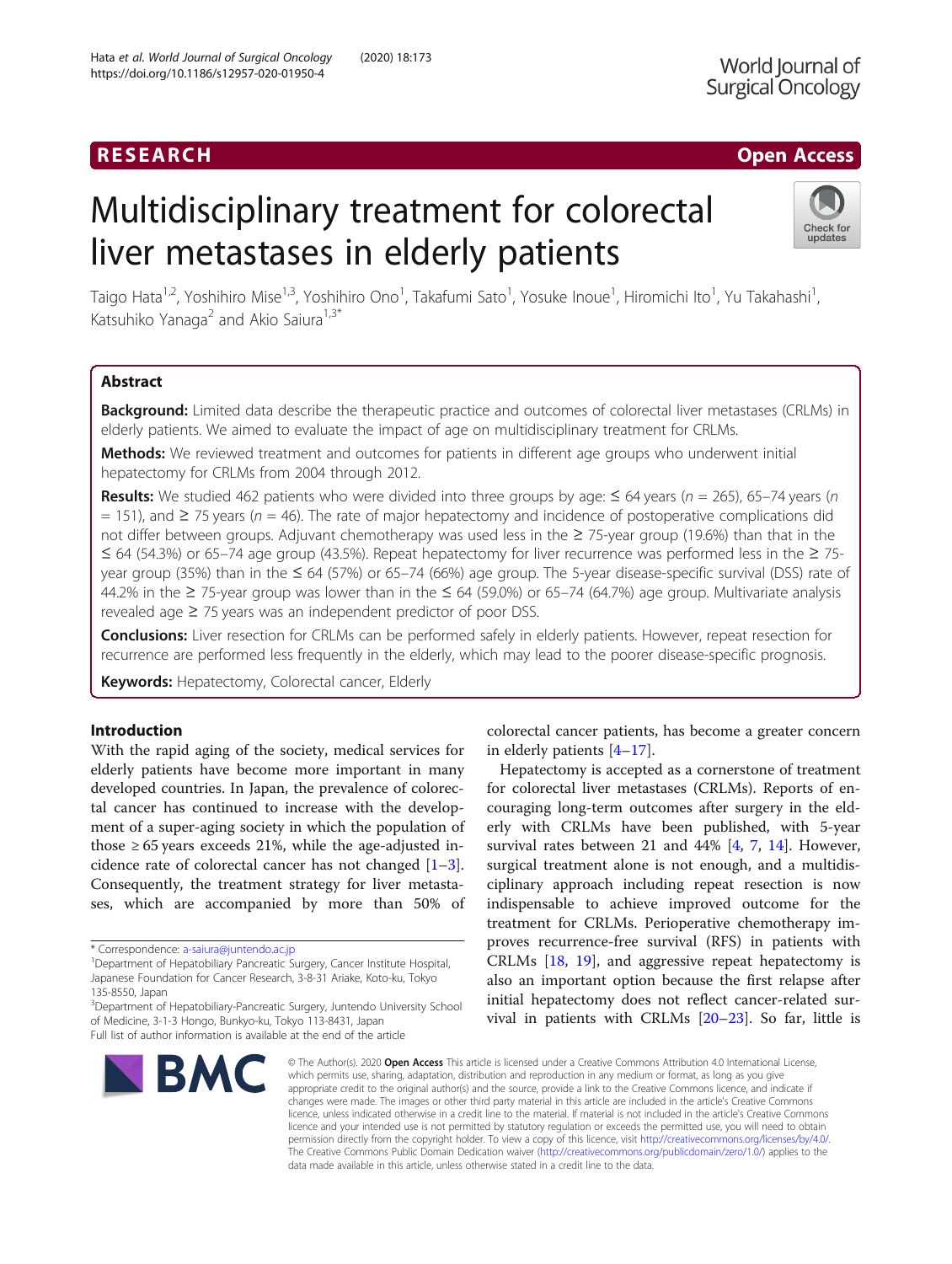known about the relationship between advanced age and the prevalence of multidisciplinary treatment, such as perioperative chemotherapy or aggressive treatment for recurrence after initial hepatectomy.

The aim of this study was to investigate the impact of patient age on the feasibility of a multidisciplinary approach to CRLMs in a high-volume hepato-pancreatobiliary center in Japan. We examined the safety of initial hepatectomy, the prevalence of perioperative chemotherapy, recurrence pattern after initial hepatectomy, and the prevalence of repeat resection for the recurrence, in relation to the age.

### Material and methods

The prospectively maintained database of the Cancer Institute Hospital, Tokyo, Japan, was queried to identify patients who underwent initial hepatectomy for CRLMs at this hospital from January 2004 through December 2012. We excluded patients who underwent R2 resection. During the study period, 462 patients underwent initial hepatectomy for CRLMs with curative intent. Of these, 265 patients (57.4%) were  $\leq$  64 years of age with a median of 56 years; 151 patients (32.7%) were 65–74 years with a mean age of 68 years, and the other 46 patients (9.9%) were  $\geq$  75 years with a median age of 80 years. The study population was divided into three age groups:  $\leq 64$  years, 65–74 years, and  $\geq$  75 years of age. Baseline characteristics, perioperative course, and long-term outcomes were compared retrospectively between the three groups.

The Institutional Review Board of the Cancer Institute Hospital approved this study (Protocol 2018-1033).

#### Indications for hepatectomy for CRLMs

In our institute, indications for resection of CRLMs during January 2004 through December 2012, period consisted of (1) no comorbid conditions that preclude hepatic resection, (2) all liver tumors that were amenable to resection would have a clear margin, leaving at least 30% of noncancerous remnant liver without a potentially ischemic or congested area, and (3) no unresectable extrahepatic tumors. The indications for repeat hepatectomy for liver recurrence were the same as those for initial hepatectomy. No age restriction was set for initial or repeat hepatectomy as long as patients met the above criteria.

Routine use of preoperative chemotherapy was not adopted until 2010. After 2010, preoperative chemotherapy was routinely performed for patients with  $\geq 4$ CRLMs or those with CRLMs > 50 mm or those with resectable extrahepatic metastases by imaging studies [\[24](#page-7-0)].

#### Surgical procedure and postoperative outcomes

Parenchymal-sparing hepatectomy was the standard procedure regardless of the number or size of CRLMs. Major hepatectomy, which was defined as resection of  $\geq$ 3 segments, was performed only when CRLMs were close to major Glisson's pedicles. Following laparotomy and liver mobilization, fundamental intraoperative ultrasonography was performed to confirm the tumors detected by preoperative imaging and to search for new occult lesions. Resecting of all the tumors were intended, including newly detected nodules and disappearing CRLMs by preoperative imaging. Liver transections were performed by the crushing technique using the LigaSure vessel sealing system (Valleylab, Boulder, CO, USA), as reported previously [[25](#page-7-0)]. Surgical margins were measured from the resected specimens. A positive surgical margin was defined as microscopic evidence of tumor at the resection margin.

The severity of postoperative complications was assessed according to the Clavien–Dindo classification; grade IIIa or worse was defined as a major complication. Any complications that developed within 90 days after the operation were included [[26\]](#page-7-0).

#### Postoperative follow-up

Patient follow-up consisted of measuring serum tumor markers (carcinoembryonic antigen and carbohydrate antigen) at every visit as well as enhanced computed tomography every 3–6 months. Although adjuvant chemotherapy was not routinely administered, it was given to (1) patients who were included in clinical studies, (2) patients who underwent simultaneous resection of advanced primary disease, and (3) patients who had advanced CRLMs judged by a multidisciplinary team.

#### Statistical analysis

Associations between variables with categorical data were sought using either Fisher's exact test or Pearson's chi-squared test. The Mann–Whitney's U test was applied to continuous variables between the three groups. Survival curves were generated by the Kaplan–Meier method, and comparisons between the groups were performed using a log-rank test. Overall survival (OS), disease-specific survival (DSS), and recurrence-free survival (RFS) were defined as the interval from the date of primary hepatectomy to the date of all death, death attributed to colorectal cancer, and recurrence, respectively. Statistical significance was assessed using a twotailed test across  $p < 0.05$ . All the statistical analyses were performed using the JMP software, version 10 (SAS Institute Inc., Cary, NC, USA).

### Results

## Patient characteristics

Baseline characteristics of the three groups are summa-rized in Table [1.](#page-2-0) The older age group of  $\geq$  75 years had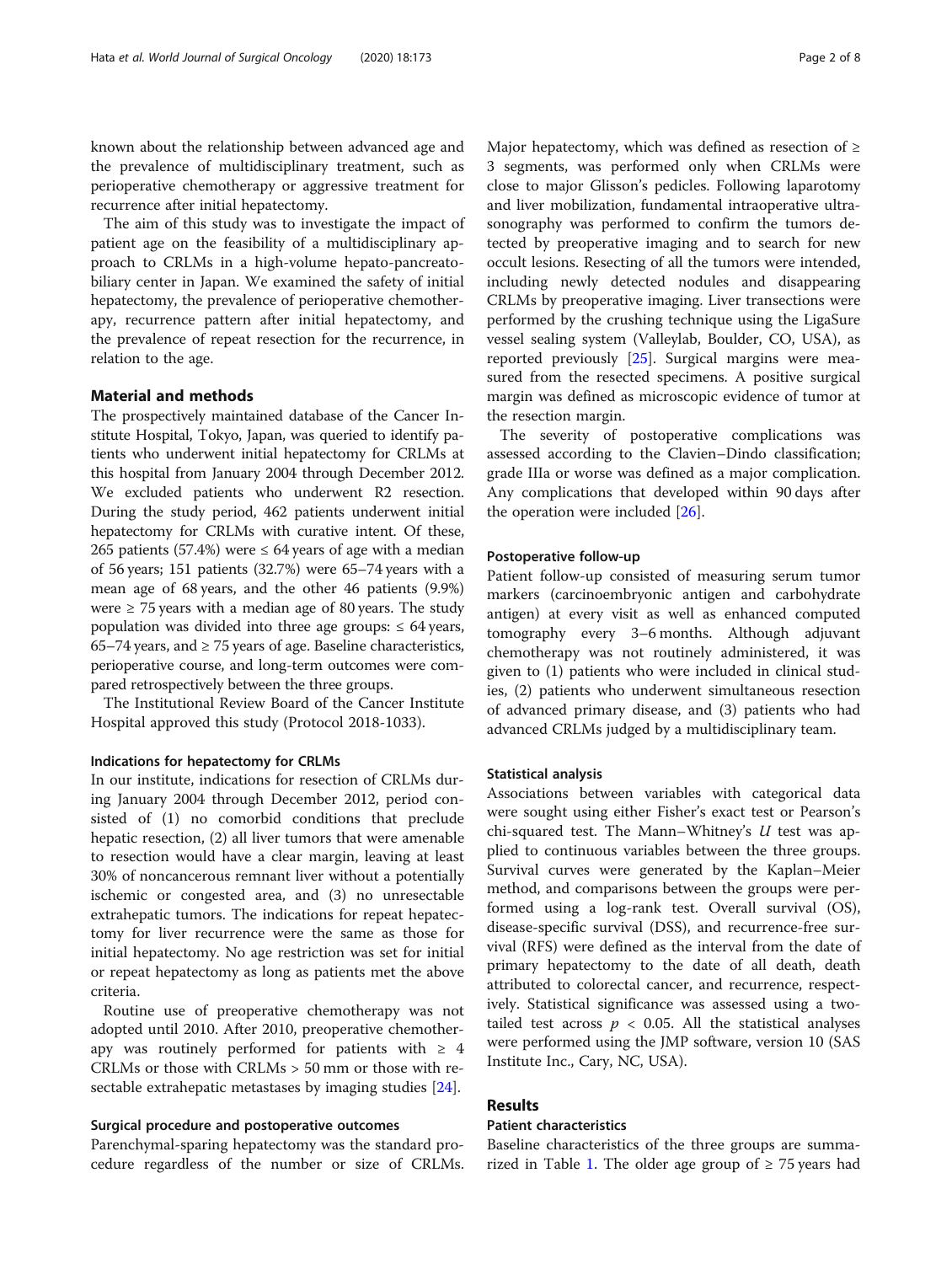<span id="page-2-0"></span>

|  | Table 1 Characteristics of patients with CRLMs in the three age groups |  |  |  |  |
|--|------------------------------------------------------------------------|--|--|--|--|
|  |                                                                        |  |  |  |  |

| Variable                              | $\leq 64$ years  | 65-74 years     | $\geq$ 75 years | $p$ value |
|---------------------------------------|------------------|-----------------|-----------------|-----------|
|                                       | $(n = 265)$      | $(n = 151)$     | $(n = 46)$      |           |
| Patients                              |                  |                 |                 |           |
| Age, year                             | 56 (30-64)       | 68 (65-74)      | 80 (75-85)      |           |
| Sex, male, n (%)                      | 162(61.1)        | 104 (68.9)      | 33 (71.7)       | 0.163     |
| Primary tumor                         |                  |                 |                 |           |
| Tumor differentiation, n (%)          |                  |                 |                 |           |
| Well or moderately                    | 244 (92.1)       | 134 (88.7)      | 41 (89.1)       | 0.991     |
| Poorly                                | 6(4.0)           | 3(2.0)          | 1(2.2)          |           |
| Node, positive, n (%)                 | 183 (69.6)       | 102 (68.5)      | 23(51.1)        | 0.056     |
| Comorbidity                           |                  |                 |                 |           |
| Hypertension, n (%)                   | 46 (17.6)        | 37 (24.5)       | 19(41.3)        | 0.001     |
| Diabetes mellitus, n (%)              | 21(7.9)          | 26 (17.2)       | 6(13.0)         | 0.016     |
| CNS conditions, n (%)                 | 7(2.6)           | 8(2.3)          | 4(8.7)          | 0.108     |
| Pulmonary disease, n (%)              | 11(4.2)          | 6(4.0)          | 3(6.5)          | 0.740     |
| Cardiovascular disease, n (%)         | 9(3.4)           | 11(7.3)         | 8 (17.4)        | 0.0009    |
| Liver metastases                      |                  |                 |                 |           |
| Synchronous with primary tumor, n (%) | 151 (57.0)       | 82 (54.3)       | 23(50)          | 0.642     |
| Synchronous resection, n (%)          | 97 (36.6)        | 48 (31.8)       | 14(30.4)        | 0.510     |
| Serum CEA, ng/mL                      | $6.6$ (0.5-2606) | 7.4 (0.9-7828)  | 9.1 (1.2-3097)  | 0.638     |
| Size, cm                              | $2.2$ (0.3-19.0) | $2.5(0.2-10.5)$ | $3.0(1.1-10.0)$ | 0.149     |
| Number                                | $2(1-31)$        | $2(1-33)$       | $2(1-23)$       | 0.041     |
| Extrahepatic metastasis, n (%)        | 46 (19.3)        | 17(12.5)        | 6(14.3)         | 0.212     |

Continuous data expressed as median (range)

CRLMs colorectal cancer liver metastases; CNS central nervous system; CEA carcinoembryonic antigen

more frequent hypertension and cardiovascular disease compared to the other groups.

#### Perioperative chemotherapy

Table [2](#page-3-0) summarizes the perioperative course of the three age groups. No differences were found in the rate of administration of preoperative chemotherapy before hepatectomy. However, fewer patients  $\geq$  75 years of age (19.6%) received adjuvant chemotherapy after hepatectomy compared to the age groups of  $\leq 64$  years (54.3%) or 65–74 years (43.5%,  $p < 0.001$ ).

#### Surgical outcomes

The rate of major hepatectomy was not different between the three groups. Despite the same extent of surgery, the amount of blood loss was smallest in the  $\ge$ 75 year group. No differences were found between the groups in the incidence of major complications.

#### Recurrence pattern after initial hepatectomy

Figure [1](#page-3-0) shows the recurrence sites in the 329 patients (71.2%) who developed recurrence after the initial hepatectomy. No differences were found in the incidence of liver recurrence between the three groups ( $p = 0.17$ ).

However, aged  $\geq$  75 years had less frequent repeat hepatectomy for liver recurrence (8/20 [35%]) as compared to the proportion in the age group of  $\leq 64$  years (67/118) [57%]) or 65–74 years  $(45/68 \text{ [66%])}$  ( $p = 0.0436$ ). Among patients who had recurrence in  $\geq$  75 year group, DSS was better in those who had repeat resection for recurrence than that in those without repeat resection  $(p)$  $= 0.0024$ .

No 90-day mortality was found after repeat hepatectomy in any group.

#### Long-term outcomes

Figure [2a](#page-4-0), b, and c demonstrates RFS, OS, and DSS curves of the three groups, respectively. The 3-year and 5-year RFS rate of the  $\geq 75$  year group (43.5%/37.9%) were lower than those in the  $\leq 64$  (29.8%/28.4%) or 65– 74 groups  $(34.4\%/31.7\%)$ ,  $p = 0.4914$ ). The 3-year and 5year OS rates of the  $\geq$  75 year group (53.5%/44.2%) were lower than those in the  $\leq 64$  (69.5%/59.0%) or 65–74 groups (77.1%/64.7%,  $p = 0.0229$ ). Furthermore, the 3year and 5-year DSS rates of the  $\geq$  75 year group (53.5%/ 44.2%) were lower than those in the  $\leq 64$  (69.5%/59.0%) or 65–74 groups (77.1%/64.7%,  $p = 0.0187$ ). The rates of mortality not related to the cancer in the < 65, 65-74,  $\ge$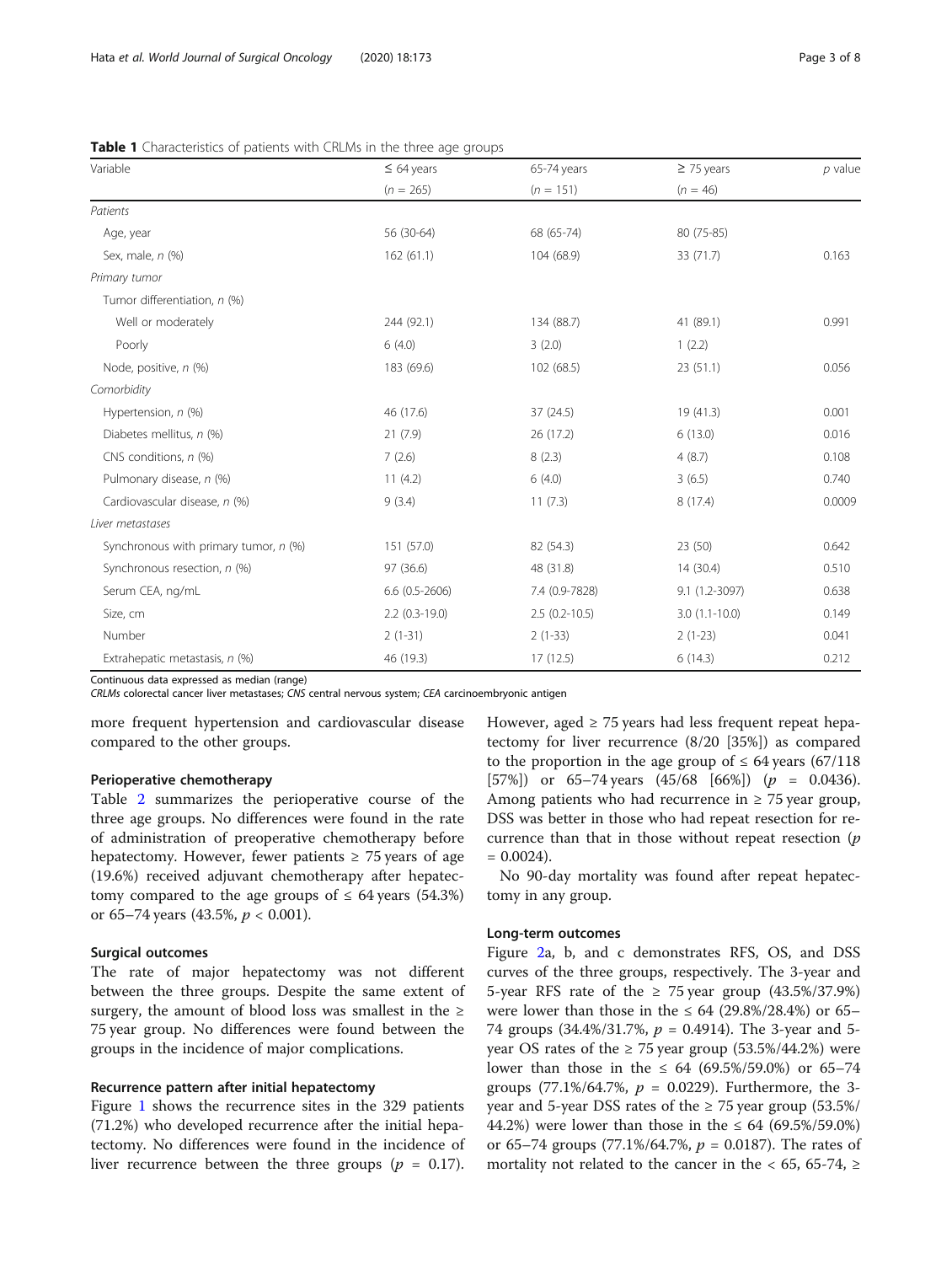<span id="page-3-0"></span>Table 2 Perioperative course of patients with CRLMs in the three age groups

| Variable                          | $\leq 64$ years | 65-74 years    | $\geq$ 75 years | $p$ value |
|-----------------------------------|-----------------|----------------|-----------------|-----------|
|                                   | $(n = 265)$     | $(n = 151)$    | $(n = 46)$      |           |
| Major hepatectomy, n (%)          | 53 (20.0)       | 36 (23.8)      | 9(19.6)         | 0.628     |
| Operation time, min               | 305.0 (60-953)  | 275.0 (95-695) | 263.0 (115-810) | 0.194     |
| Blood loss, ml                    | 390 (20-2640)   | 300 (10-6530)  | 265 (5-1910)    | 0.023     |
| Surgical margin: positive, n (%)  | 15(5.7)         | 8(5.3)         | 2(4.3)          | 0.934     |
| Preoperative chemotherapy, n (%)  | 107(40.4)       | 47 (31.1)      | 12(26.1)        | 0.057     |
| Adjuvant chemotherapy, n (%)      | 144 (54.3)      | 65 (43.5)      | 9(19.6)         | < 0.001   |
| Complication                      |                 |                |                 |           |
| Major complications, n (%)        | 17(6.4)         | 9(6.0)         | 3(6.5)          | 0.981     |
| Biliary leakage, n (%)            | 9(3.4)          | 6(4.0)         | 2(4.4)          | 0.926     |
| Intraabdominal hemorrhage, n (%)  | 3(1.1)          | 2(1.3)         | 1(2.1)          | 0.847     |
| Surgical site infection, n (%)    | 24(9.1)         | 14(9.3)        | 3(6.5)          | 0.837     |
| Postoperative hospital stay, days | $14(5-160)$     | 15 (8-372)     | $15(8-45)$      | 0.338     |
| Mortality, n                      | $\mathbf 0$     | 0              | 0               |           |

Continuous data expressed as median (range)

CRLMs colorectal cancer liver metastases.

75 groups were 4.2% (11/265), 4.6% (7/151), and 8.7%  $(4/46)$ , respectively  $(p = 0.4080)$ .

# Multivariate analysis of prognostic factors of DSS

Table [3](#page-5-0) summarizes the results of univariate and multivariate analyses of clinical factors to predict impaired DSS in the study population. Age  $\geq$  75 years was found to be an independent prognostic factor of DSS  $(p =$ 0.0005, hazard ratio 3.23, confidence interval 1.72–5.75).

# Discussion

We assessed the relationship between advanced age and the outcome of multidisciplinary treatment for CRLMs. The study revealed that cancer-related survival in patients  $\geq$  75 years was significantly impaired, which may have been caused by the lower rate of repeat hepatectomy for liver recurrence in the older patients. However, liver resection can provide an acceptable prognosis with short-term outcomes comparable to those of the younger patients.

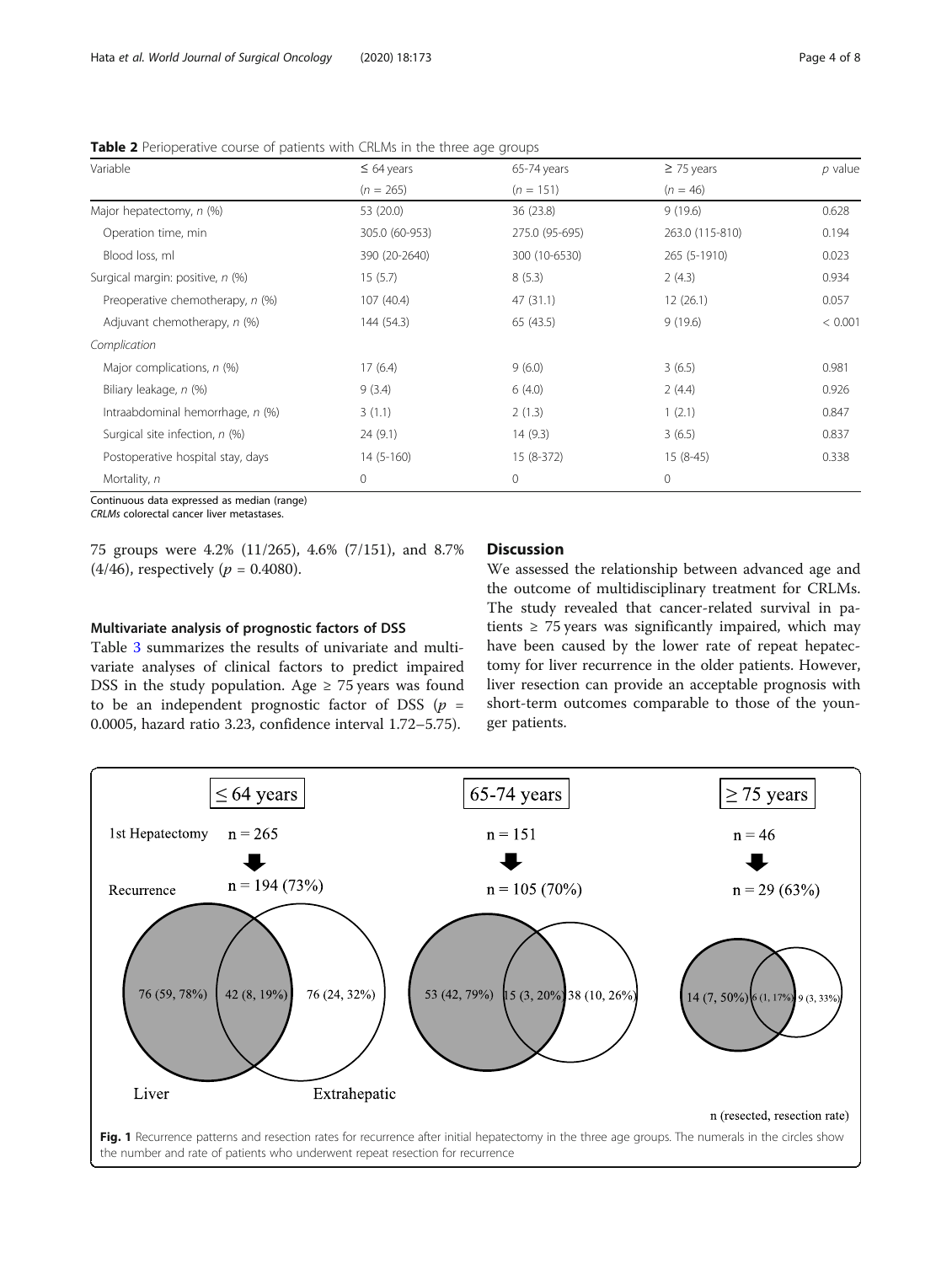<span id="page-4-0"></span>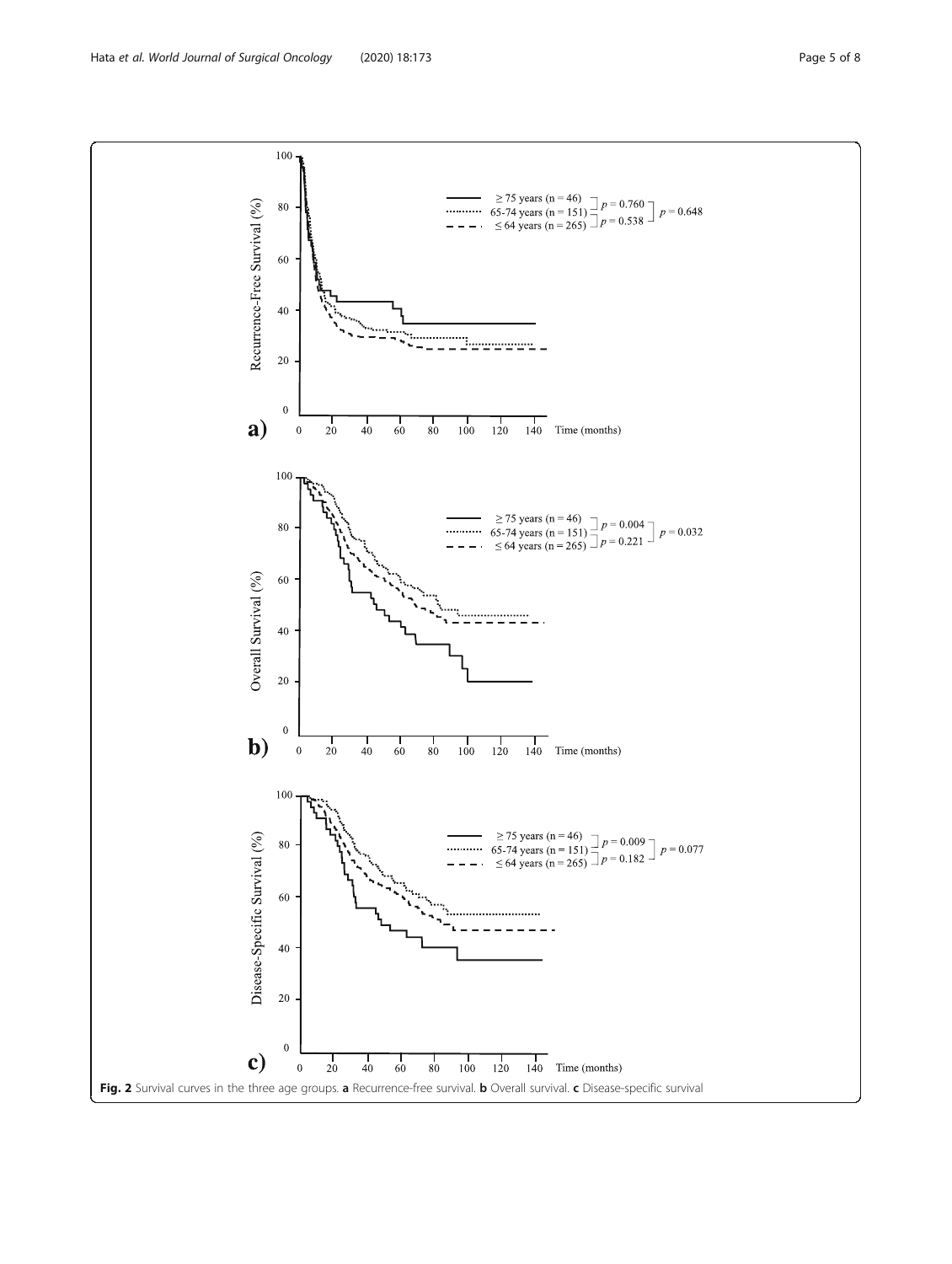<span id="page-5-0"></span>Table 3 Univariate and multivariate analysis of factors to predict impaired DSS in oldest patients with CLRMs

| Variable              |                                     | Univariate analysis | Multivariate analysis |                     |  |
|-----------------------|-------------------------------------|---------------------|-----------------------|---------------------|--|
|                       |                                     | $p$ value           | $p$ value             | HR (95%CI)          |  |
| Patients              | Sex, male                           | 0.124               |                       |                     |  |
|                       | Age $\geq 75$                       | 0.038               | 0.0005                | 3.231 (1.725-5.758) |  |
| Preoperative factors  | $CEA \geq 5$                        | 0.037               |                       |                     |  |
|                       | No preoperative chemotherapy        | 0.011               |                       |                     |  |
| Primary tumor         | Site: rectum                        | 0.245               |                       |                     |  |
|                       | N positive                          | < 0.01              |                       |                     |  |
|                       | Tumor differentiation: poorly       | 0.0061              |                       |                     |  |
| Liver metastases      | Synchronous                         | 0.932               |                       |                     |  |
|                       | Size $\geq 2$ cm                    | 0.0002              |                       |                     |  |
|                       | Number $\geq$ 2                     | < 0.01              |                       |                     |  |
| Perioperative factors | Non-PSH approach                    | 0.049               |                       |                     |  |
|                       | Operative time > 180 min            | 0.004               |                       |                     |  |
|                       | Blood loss $> 500$                  | 0.006               |                       |                     |  |
|                       | Surgical margin: positive           | 0.0003              |                       |                     |  |
|                       | Major complications                 | 0.001               |                       |                     |  |
| Postoperative factors | DFI from 1st hepatectomy $<$ 1 year | < 0.01              | < 0.01                | 2.951 (1.778-5.163) |  |
|                       | No postoperative chemotherapy       | 0.94                |                       |                     |  |

CRLMs colorectal cancer liver metastases; DSS disease-specific survival; N lymph node; PSH parenchymal-sparing hepatectomy; DFI disease-free interval

In the current study, the 5-year DSS rate in the elderly group (44.2%) was significantly lower than that of the younger patients. Multivariate analysis of the study population revealed that age  $\geq$  75 years was an independent predictor for impaired DSS. There are many reports assessing the prognostic benefit of hepatectomy in the elderly [[5](#page-6-0), [7](#page-7-0), [9](#page-7-0), [11,](#page-7-0) [14,](#page-7-0) [16](#page-7-0), [17](#page-7-0)]. However, the mixed reporting of overall and cancer-specific survival has made it difficult to interpret the long-term outcome. To investigate the differences in chronological age, DSS needs to be assessed because OS is impaired in the elderly as a result of the more limited life expectancy than in younger patients. Brudvik et al. well demonstrated a significant difference between OS and DSS in the elderly (80–89 years of age) and the prognostic benefit of hepatectomy by showing that the gap between the 5-year survival of the age-matched national population (66.3%) and 5-year DSS rate (43.1%) decreases compared with the 5-year OS rate (32.5%) after hepatectomy [[17\]](#page-7-0).

Analysis of recurrence after initial hepatectomy revealed that repeat hepatectomy was performed less in the elderly group with liver recurrence, although the recurrence pattern was not different between the groups. This result indicated that in clinical practice, aggressive treatment for recurrence was reserved, even when indication criteria for repeat hepatectomy were met, regardless of the patient's age. The major strength of this study was the detailed analysis of treatment for recurrence after initial hepatectomy, which revealed the cause of the poorer disease-specific prognosis in the elderly having CRLMs. Repeat hepatectomy is one of the essential treatments for CRLMs, because the biology of colorectal cancer is unique; the recurrence after the initial surgery is not directly associated with cancer-related death. Oba et al. demonstrated that the time to development of unresectable recurrence after initial surgery is a better surrogates prognosis than RFS in patients undergoing surgery for CRLMs [[23\]](#page-7-0). The current study revealed that repeat hepatectomy was safely performed without mortality even in the elderly, which is consistent with a previous report showing no mortality in 114 patients  $\geq 70$ years having repeat resection after initial hepatectomy [[7\]](#page-7-0). The results of the current study confirm that aggressive repeat resection is a feasible option to improve survival in well-selected older patients having recurrence after initial hepatectomy. The next step is to elucidate the indication process for repeat hepatectomy in the elderly so as to optimize patient selection for the aggressive treatment.

The prevalence of adjuvant chemotherapy after initial hepatectomy was lower in the elderly group than in the younger groups. This result may be another cause of poorer DSS in the elderly in this study. Adam et al. demonstrated that no adjuvant chemotherapy after initial hepatectomy was an independent predictor of reduced OS in the patients  $\geq 70$  years undergoing hepatectomy for CRLMs [\[7](#page-7-0)]. However, their analysis of OS rather than DSS has made it difficult to interpret the result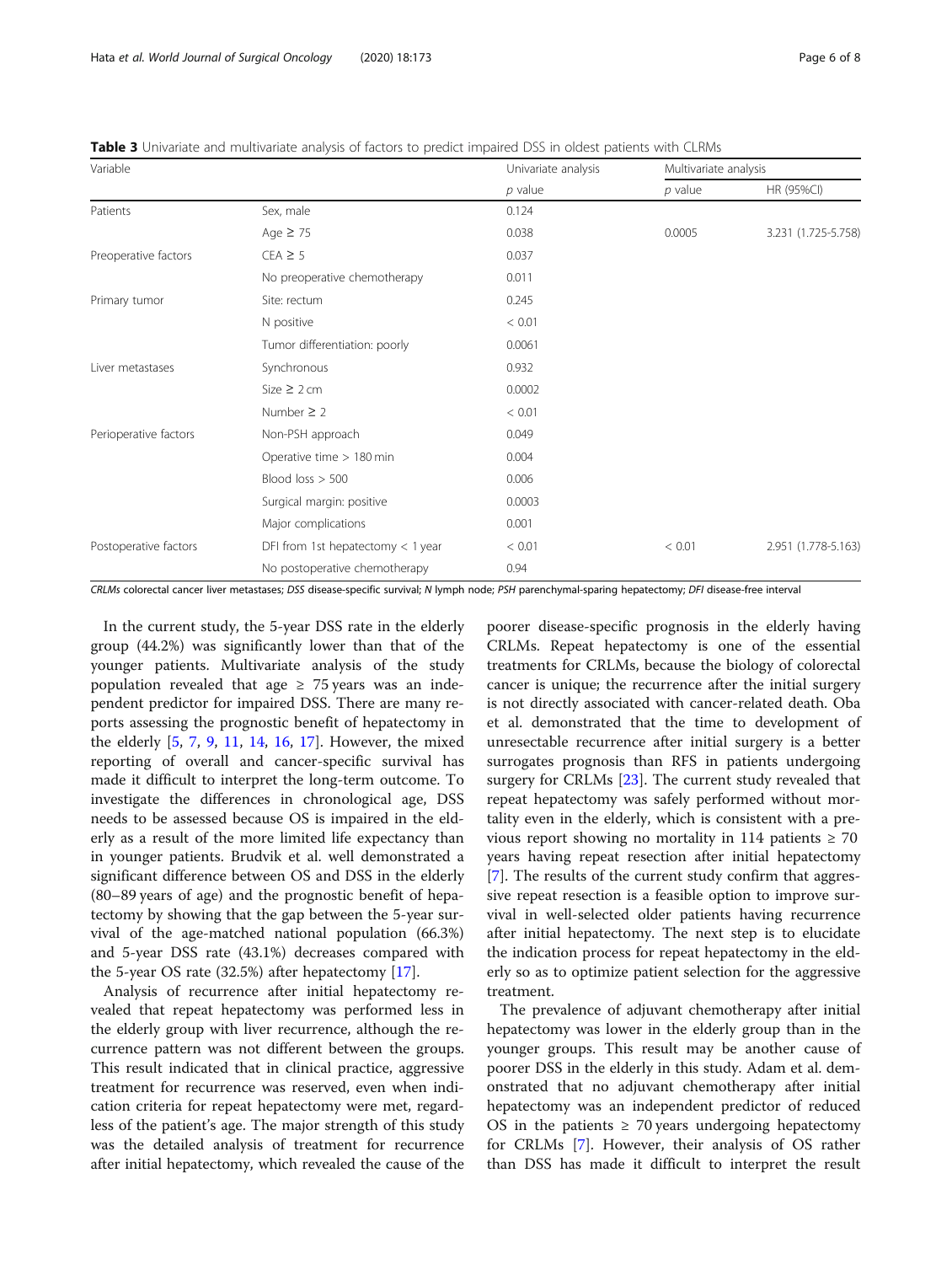<span id="page-6-0"></span>because senile weakness intolerant to adjuvant chemotherapy may have been directly associated with cancerunrelated death in their assessment. Although administration of adjuvant chemotherapy after hepatectomy was not selected as a prognostic factor of DSS in univariate and multivariate analysis in the current study, a recent randomized trial demonstrated that adjuvant chemotherapy improves RFS in patients undergoing hepatectomy for CRLMs [\[27](#page-7-0)]. Additional studies are needed to investigate the prognostic impact of adjuvant chemotherapy, especially in older patients for whom the balance between therapeutic effect and toxicity is of great importance.

Initial and repeat hepatectomies were safely performed in the elderly group without mortality in the current study. No differences were found in other short-term outcomes, such as the prevalence of major complications and the length of hospital stay after initial hepatectomy, even when surgical procedures were similar among the groups. We assume that the favorable short-term outcomes in the elderly were attributable to the low rate of major hepatectomy (19.6%) in this study, considering the results of previous reports. Although there is some discrepancy in the definition of "the elder" and "mortality," previous large series of population-based or multicenter studies demonstrated the rates of major hepatectomy as 37.5% to 56% in the elderly. Consequently, the mortality rate was reportedly as high as 3.8% to 8% [\[7](#page-7-0), [12,](#page-7-0) [14](#page-7-0)]. The parenchymal-sparing approach is now accepted as the standard procedure for resection of CRLMs to achieve better short- and long-term outcomes [[28](#page-7-0)–[30](#page-7-0)]. Greater concern should be taken to choose less invasive parenchymal-sparing hepatectomy in the elderly who are physically weak because of senile decay. Referral to a specialist hepatobiliary surgery team is favorable to avoid major hepatectomy because parenchymal-sparing hepatectomy for tumors in difficult locations is technically demanding [\[31](#page-7-0)].

The limitations of this study include its retrospective nature and the small number of patients in a singlecenter experience. As mentioned above, the selection process for repeat hepatectomy was not clear because of the limited data. In addition, the detailed data of administration of preoperative or adjuvant chemotherapy were not available in this study. However, the detailed analysis of the recurrence pattern and the treatment for recurrence would not have been possible using population-based data [\[12](#page-7-0), [14](#page-7-0)]. In addition, although population-based analyses are said to better describe the outcomes achieved in routine practice [\[14\]](#page-7-0), the trend in centralization of high-risk surgery is associated with improved short- as well as long-term outcomes [[32](#page-7-0)–[42](#page-7-0)]. Considering much better outcomes reported from highvolume liver centers [[20](#page-7-0), [43](#page-7-0)–[45\]](#page-7-0), the results

demonstrated in the current study may reflect ideal practice in the near future when centralization is optimized for older patients with CRLMs undergoing hepatectomy.

In conclusion, in patients  $\geq$  75 years undergoing hepatectomy for CRLMs, cancer-related survival was significantly impaired, which may have been caused by the lower rate of repeat hepatectomy for recurrence in this population. However, liver resection can provide an acceptable prognosis with short-term outcomes comparable to those of the younger patients.

#### Acknowledgements

Not applicable.

#### Authors' contributions

TH and YM participated in the literature search, drafting of the manuscript, and data interpretation creating the tables and performed the statistical analysis. AS conceived of the study and helped in the coordination and drafting of the manuscript. All authors read and approved the final manuscript. The manuscript has not been submitted to more than one journal for simultaneous consideration.

#### Funding

This research did not receive any specific grant from any funding agency in the public, commercial, or not-for-profit sectors.

#### Availability of data and materials

The datasets used and/or analyzed during the current study are available from the corresponding author on reasonable request.

#### Ethics approval and consent to participate

This study was approved by the Institutional Review Board of the Cancer Institute Hospital of Japanese Foundation for Cancer Research (Tokyo, Japan). The patients' concern has not been needed because of the retrospective nature of the study.

#### Consent for publication

Not applicable.

#### Competing interests

The authors declare that they have no competing interests.

#### Author details

<sup>1</sup>Department of Hepatobiliary Pancreatic Surgery, Cancer Institute Hospital Japanese Foundation for Cancer Research, 3-8-31 Ariake, Koto-ku, Tokyo 135-8550, Japan. <sup>2</sup>Department of Surgery, Jikei University School of Medicine, 3-19-18 Nishi-shinbashi, Minato-ku, Tokyo 105-8471, Japan. <sup>3</sup>Department of Hepatobiliary-Pancreatic Surgery, Juntendo University School of Medicine, 3-1-3 Hongo, Bunkyo-ku, Tokyo 113-8431, Japan.

#### Received: 2 March 2020 Accepted: 7 July 2020 Published online: 17 July 2020

#### References

- Kochi M, Hinoi T, Niitsu H, Ohdan H, Konishi F, Kinugasa Y, et al. Risk factors for postoperative pneumonia in elderly patients with colorectal cancer: a sub-analysis of a large, multicenter, case-control study in Japan. Surgery today. 2018;48:756–64.
- 2. Yearbook JS. Statistics Bureau MoIAaC. Japan. 2016;2016.
- 3. Cancer Statistics in Japan. Foundation for promotion of cancer research (FPCR). National Cancer Center TEBotCSiJ. 2014;2015.
- 4. Zacharias T, Jaeck D, Oussoultzoglou E, Bachellier P, Weber JC. First and repeat resection of colorectal liver metastases in elderly patients. Ann Surg. 2004;240:858–65.
- 5. Nagano Y, Nojiri K, Matsuo K, Tanaka K, Togo S, Ike H, et al. The impact of advanced age on hepatic resection of colorectal liver metastases. J Am Coll Surg. 2005;201:511–6.